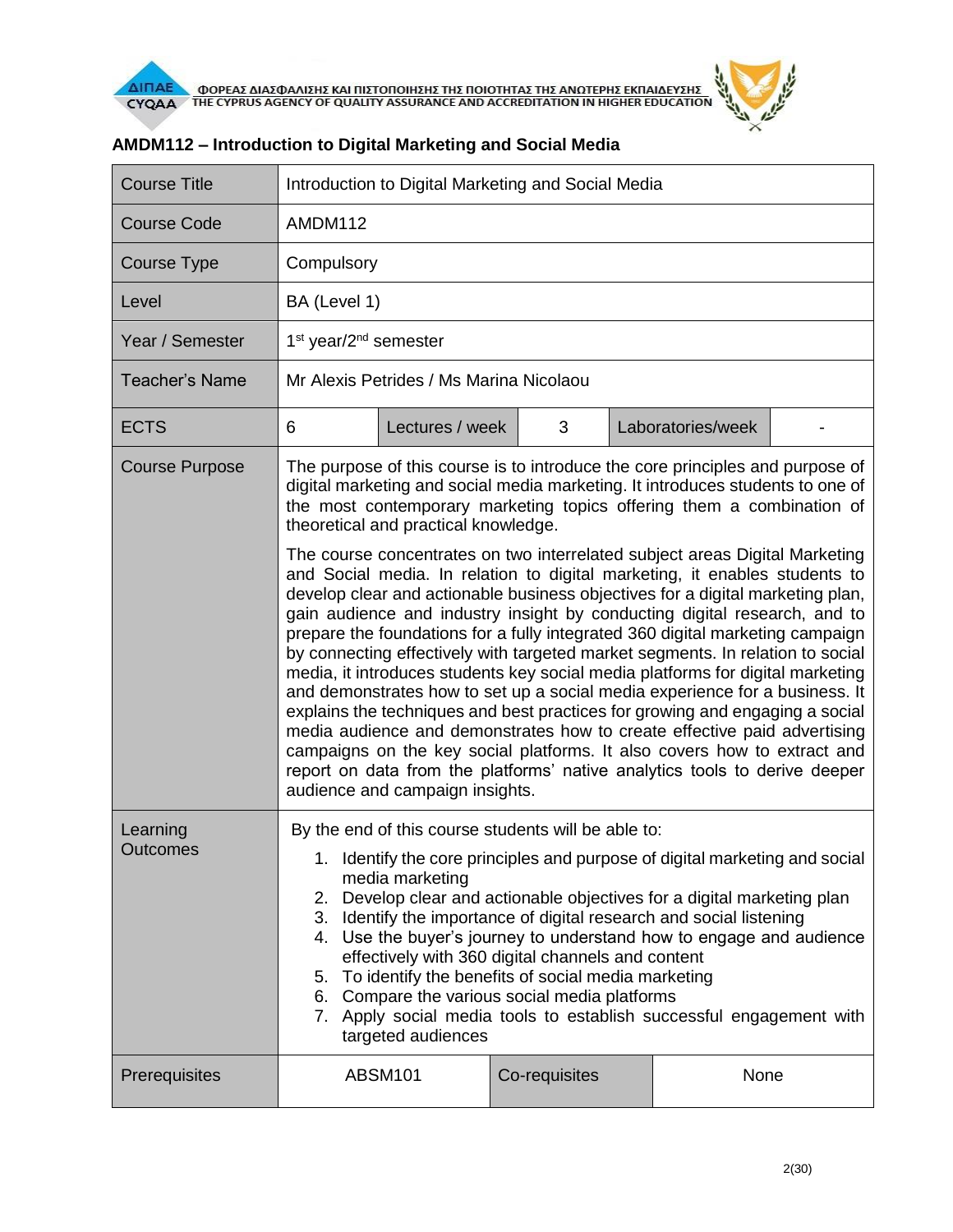

Ŧ



| <b>Course Content</b> | 1. Introduction to digital marketing and social media<br>Digital marketing fundamentals and concepts<br>The defining characteristics of social media<br>Traditional and digital marketing principles<br>3i principles<br>Digital channels<br>Developing marketing objectives<br>$\circ$ SMART objectives |  |
|-----------------------|----------------------------------------------------------------------------------------------------------------------------------------------------------------------------------------------------------------------------------------------------------------------------------------------------------|--|
|                       | 2. The digital marketing environment<br>The digital micro and macro environment<br>The social media environment                                                                                                                                                                                          |  |
|                       | 3. Digital media and the marketing mix<br>How the traditional marketing mix can be applied to inform digital<br>marketing planning and strategy                                                                                                                                                          |  |
|                       | 4. Relationship marketing using digital platforms<br>Using social media to improve customer loyalty<br>The challenge of customer engagement                                                                                                                                                              |  |
|                       | 5. Network structure and group influences<br>Community structure<br>Online communities<br>The rise of influencers                                                                                                                                                                                        |  |
|                       | 6. Digital Research<br>Audience research<br>Audience listening tools<br>Cultural research<br>Competitive research<br>Industry trend research                                                                                                                                                             |  |
|                       | 7. Connecting with the Customer<br>The buyer's journey<br>Marketing functions<br>Integrating traditional and digital marketing<br>Aligning the buyer's journey with channels<br>Tools for digital marketing                                                                                              |  |
|                       | <b>Social consumers</b><br>The digital consumer<br>Market segmentation in the social media market                                                                                                                                                                                                        |  |
|                       | 8. Key Social Platforms for Digital Marketing<br>Social media marketing concepts<br>The buyer's journey and social media marketing<br>Key social media platforms<br>Setting up a Social Media Experience for a Business                                                                                  |  |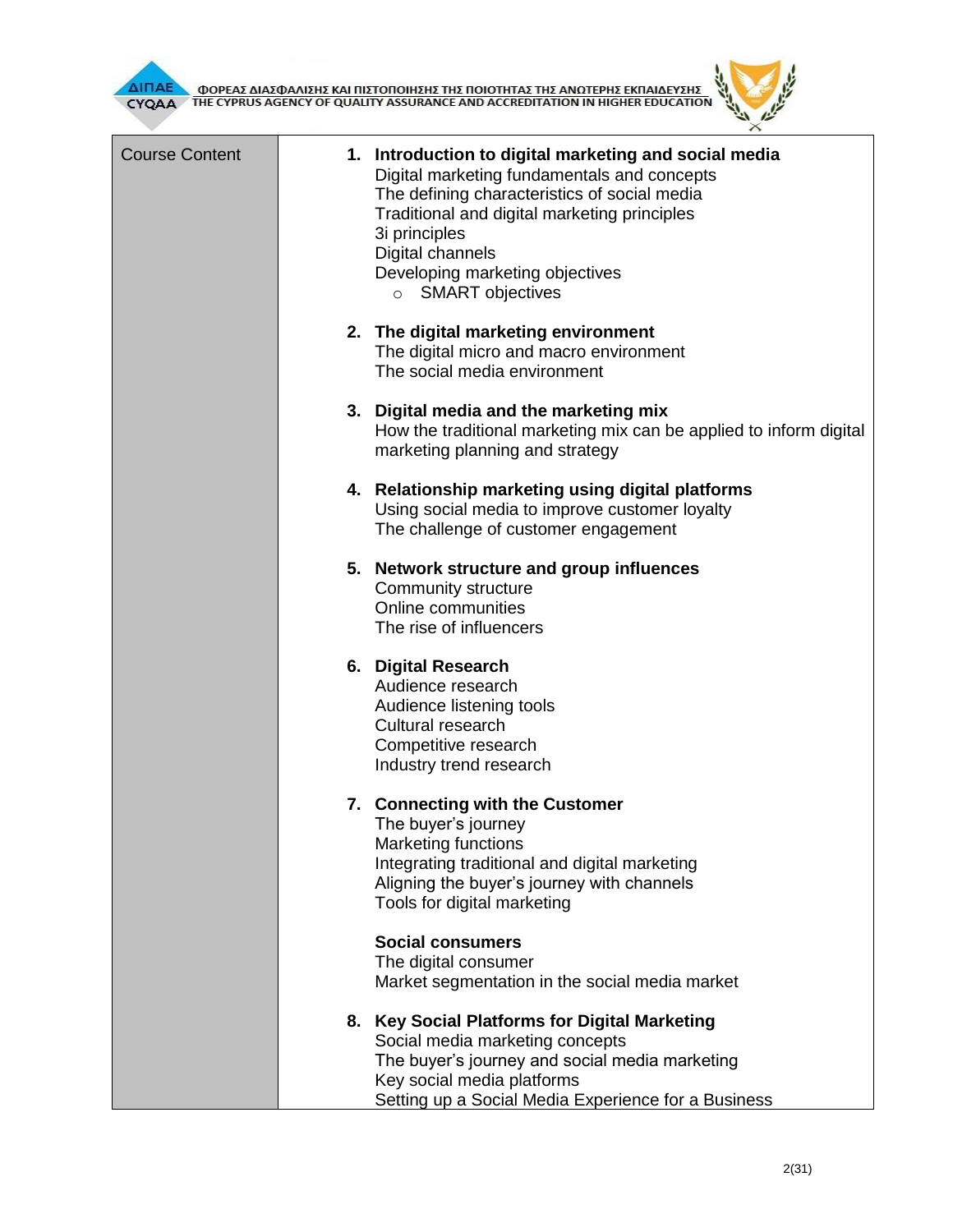

|                         | Setting up social on key platforms                                                                                                                                                                                                                                                                                                                                                                                        |  |  |  |
|-------------------------|---------------------------------------------------------------------------------------------------------------------------------------------------------------------------------------------------------------------------------------------------------------------------------------------------------------------------------------------------------------------------------------------------------------------------|--|--|--|
|                         | 9. Growing and Engaging an Audience Using Social Media<br>The value of building a social media community<br>Engaging with an audience using social media<br>Using Facebook to engage an audience<br>Using Twitter to engage an audience<br>Using Linkedin to engage an audience<br>Using Instagram to engage an audience<br>Using snapchat to engage an audience                                                          |  |  |  |
|                         | 10. Creating and Optimizing Social Media Campaigns<br>Five key steps for creating a social campaign<br>Setting up a facebook and Instagram campaign using business<br>manager<br>Setting up a twitter campaign using ADS manager<br>Setting up a Linked in campaign using campaign manager<br>Setting up a snapchat campaign using AD manager                                                                             |  |  |  |
|                         | 11. Developing Data-Driven Audience and Campaign Insights<br><b>Using Social Media Tools</b><br>Analysing and reporting using social media tools<br>Deriving insights from Facebook<br>Deriving insights from Twitter<br>Deriving insights from Linkedin<br>Deriving insights from Instagram<br>Deriving insights from Snapchat                                                                                           |  |  |  |
| Teaching<br>Methodology | The taught part of this course is delivered to the students by the means of<br>thought 3 hour lectures per week with the help of power point presentations.<br>Video and other visual material is also used to demonstrate the application<br>of the course's content by real life companies and to provide students with<br>information by experts (e.g. CEO's, marketing professionals).                                |  |  |  |
|                         | In addition to the lectures, students are encouraged to participate in active<br>discussions, questions and answer and debates. In class group work<br>involving brainstorming and cooperative learning is an important part of this<br>courses teaching methodology. Students are often requested to work on<br>small tasks/challenges or short case studies in order to consolidate the<br>theoretical concepts taught. |  |  |  |
| <b>Bibliography</b>     | Textbooks:<br>Chaffey, D. and Ellis Chadwick, F. (2019) Digital Marketing.<br>$\circ$<br><b>Pearson Education</b>                                                                                                                                                                                                                                                                                                         |  |  |  |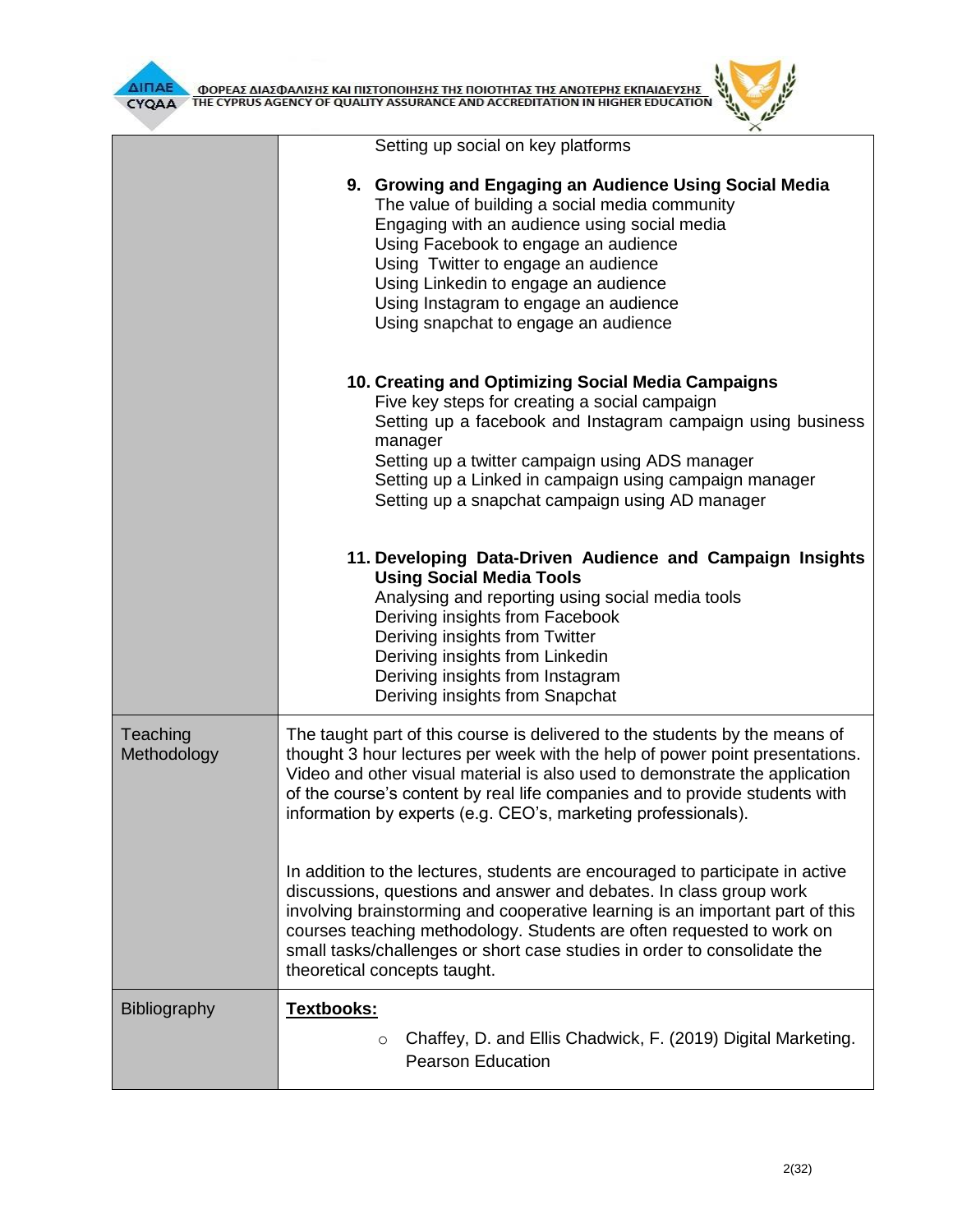

|            | <b>Final exam</b>                                                                                                                                                                                                                                                                                                                                                                                                                                                                                                                                                                                                                         |
|------------|-------------------------------------------------------------------------------------------------------------------------------------------------------------------------------------------------------------------------------------------------------------------------------------------------------------------------------------------------------------------------------------------------------------------------------------------------------------------------------------------------------------------------------------------------------------------------------------------------------------------------------------------|
| Assessment | (a) Methods:<br>Students will be assessed as follows:                                                                                                                                                                                                                                                                                                                                                                                                                                                                                                                                                                                     |
|            | <b>Useful Links</b><br>Advertising Age www.adage.com<br>$\circ$<br>DIGIDAY www.digiday.com<br>$\circ$<br>Marketing Week www.marketingweek.com<br>$\circ$<br>MarketingProfs www.marketingprofs.com<br>$\circ$<br>Search engine journal<br>https://www.searchenginejournal.com/category/content-<br>marketing/#close<br>Facebook Newsroom https://about.fb.com/news/<br>$\circ$<br>Think with Google https://www.thinkwithgoogle.com/<br>O<br>Digiday https://digiday.com/<br>$\circ$<br><b>HubSpot Company News</b><br>$\circ$<br>https://www.hubspot.com/company-news<br>Official YouTube Blog https://youtube.googleblog.com/<br>$\circ$ |
|            | <b>Suggested Journals</b><br>European Journal of Marketing<br>$\circ$<br>International Journal of Advertising<br>$\circ$<br>International Journal of Marketing Communications<br>$\circ$<br>Journal of brand management<br>$\circ$<br>Journal of Consumer research<br>$\circ$<br>o Journal of Marketing<br>Journal of Promotion Management<br>$\circ$                                                                                                                                                                                                                                                                                     |
|            | <b>References:</b><br><b>Journal articles</b><br>lankova, S., Davies, I., Archer-Brown, C., Marder, B. and<br>$\circ$<br>Yau, A. (2019) A comparison of social media marketing<br>between B2B, B2C and mixed business models, Industrial<br>Marketing Management, 81, p. 169-179<br>Jacobson, J., Gruzd, A. and Hernández-García, A. (2020)<br>$\circ$<br>Social media marketing: Who is watching the watchers?.<br>Journal of Retailing and Consumer Services, 53<br>Steinhoff, L., Arli, D., Weaven, S. et al. (2019) Online<br>O<br>relationship marketing. Journal of the Academy of Marketing<br>Science, 47, p. 369-393             |
|            | Digital Marketing Institute learning materials: This course will<br>$\circ$<br>use a series of up to date learning materials including e-<br>content, videos and case studies                                                                                                                                                                                                                                                                                                                                                                                                                                                             |
|            | Tuten, T. L. and Solomon, M.R. (2018) Social Media<br>$\circ$<br>Marketing. Sage publications                                                                                                                                                                                                                                                                                                                                                                                                                                                                                                                                             |

ó